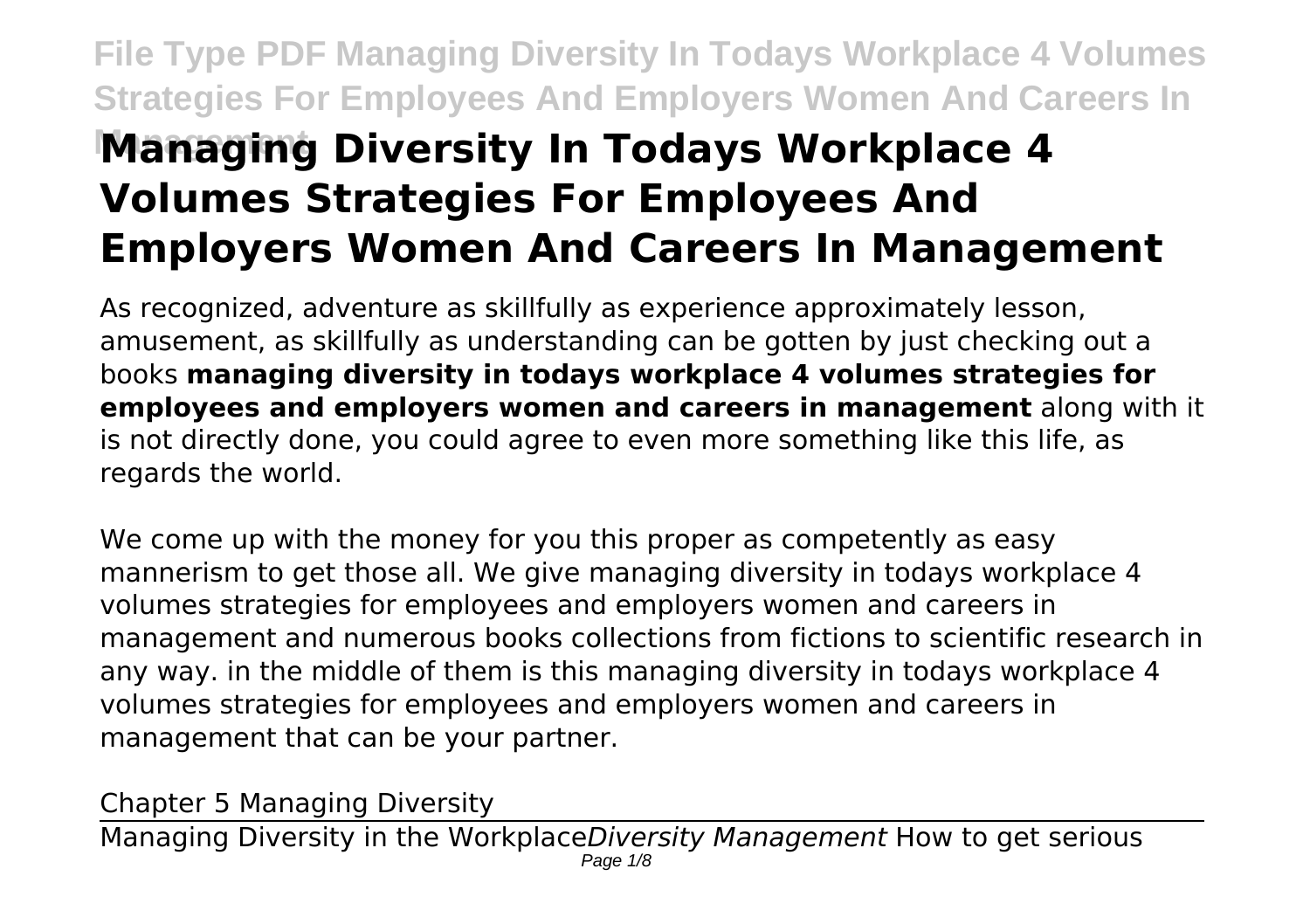**About diversity and inclusion in the workplace | Janet Stovall Managing Diversity in** the Workplace *Diversity in the Workforce* The Surprising Solution to Workplace Diversity | Arwa Mahdawi | TEDxHamburg *Diversity in Management The Importance of Diversity In The Workplace Managing Diversity Diversity in the* Workplace **Diversity in the Workplace Equality, Diversity \u0026 Inclusion Inclusion and diversity in the workplace | Training Video** Diversity and Inclusion (in 2020) The Importance of Diversity in the Workplace What Is Diversity In The Workplace? The Importance of Diversity in the Workplace

Diversity: 5 Reasons Why Workforce Diversity is Good for your Workplace*Why Diversity Matters | Katherine Phillips | Talks@Columbia* Humanize Diversity and Inclusion Diversity Issues for Managers Managing Diversity and Inclusion *Diversity Management Lecture* **Diversity and Inclusion in the Workplace Managing diversity in the workplace** 8.Managing Diversity

Managing diversity in the workplaceThe Challenges of Managing Generational Diversity in the Workplace

Managing Diversity In Todays Workplace

How do I create and manage workplace diversity? 1. Hire the most-qualified people. Sounds like a no-brainer, right? But it's often hard to look beyond the "this is the... 2. Recruit outside the box. Finding candidates who have different backgrounds and experience can be difficult in some... 3. Put ...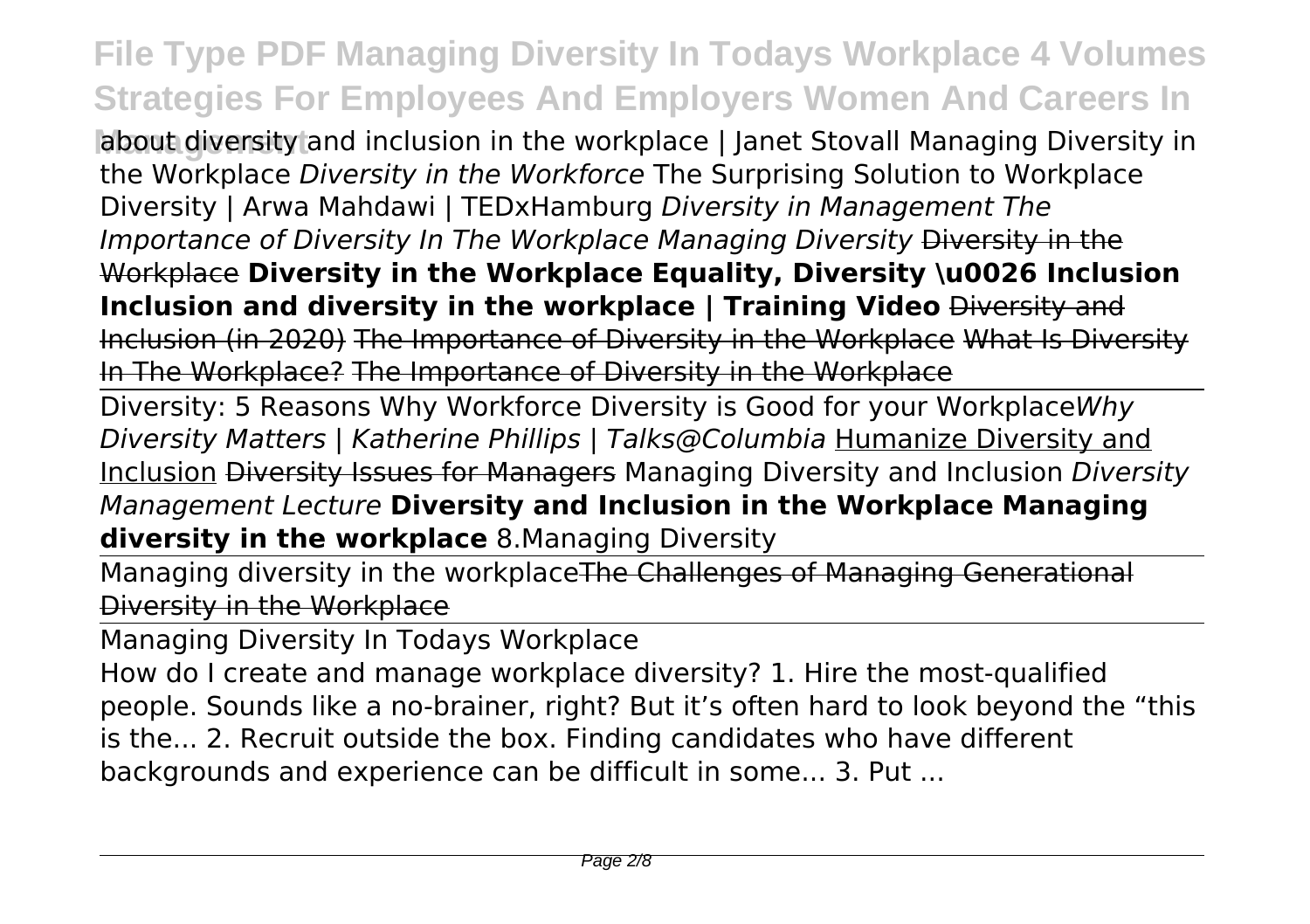**Managing Diversity in the Workplace: 7 Tips for Success ...** 

How To Manage Diversity Effectively In The Workplace Managing Diversity. While diversity provides many benefits to the organisation, its also essential for managers and... Hiring. Very clearly the inroads into the organisation should mirror the approach that the organisation has towards... Policies ...

How To Manage Diversity Effectively In The Workplace Learning and development Build diversity and inclusion concepts and practices into staff training courses, management training and teambuilding... Consider awareness-raising programmes, such as 'lunch and learn' sessions, about various aspects of diversity to help... Include diversity issues in ...

Diversity and Inclusion in the Workplace | Factsheets | CIPD Managing Diversity in Today's Workplace: Strategies for Employees and Employers [4 volumes] (Women and Careers in Management) eBook: Michele Paludi: Amazon.co.uk: Kindle Store

Managing Diversity in Today's Workplace: Strategies for ... Managing diversity in the workplace means that businesses need to keep abreast Page 3/8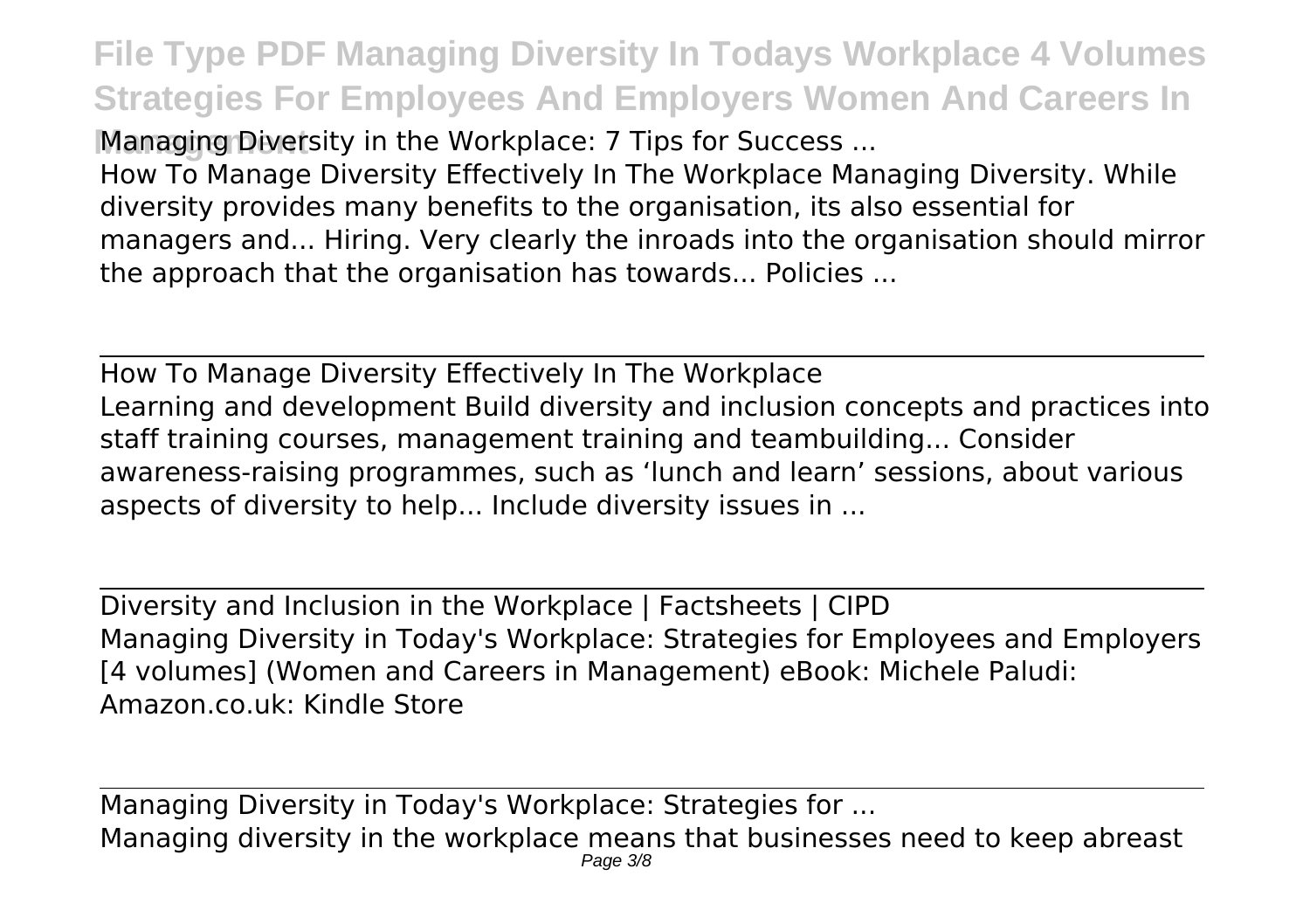of changing employer-related laws and trends, especially diversity-related changes. Organizations should regularly review internal policies, especially those around harassment and equal opportunity, and make sure they reflect the most current laws and regulations.

Managing Diversity in the Workplace | PeopleScout Buy Managing Diversity in Today's Workplace [4 volumes]: Strategies for Employees and Employers (Women and Careers in Management) by Michele A. Paludi (ISBN: 9780313393174) from Amazon's Book Store. Everyday low prices and free delivery on eligible orders.

Managing Diversity in Today's Workplace [4 volumes ... Today we will cover four critical factors affecting diversity hiring in today's workplace. 1: Not Understanding the Benefits Diversity Can Bring A quest for diversity needs the support of every leadership employee in your team.

5 Critical Diversity Issues in Today's Workplace ...

However, while our investigations produced these rather dispiriting findings, they also helped us to identify four clear steps towards making workplace diversity a Page  $4/8$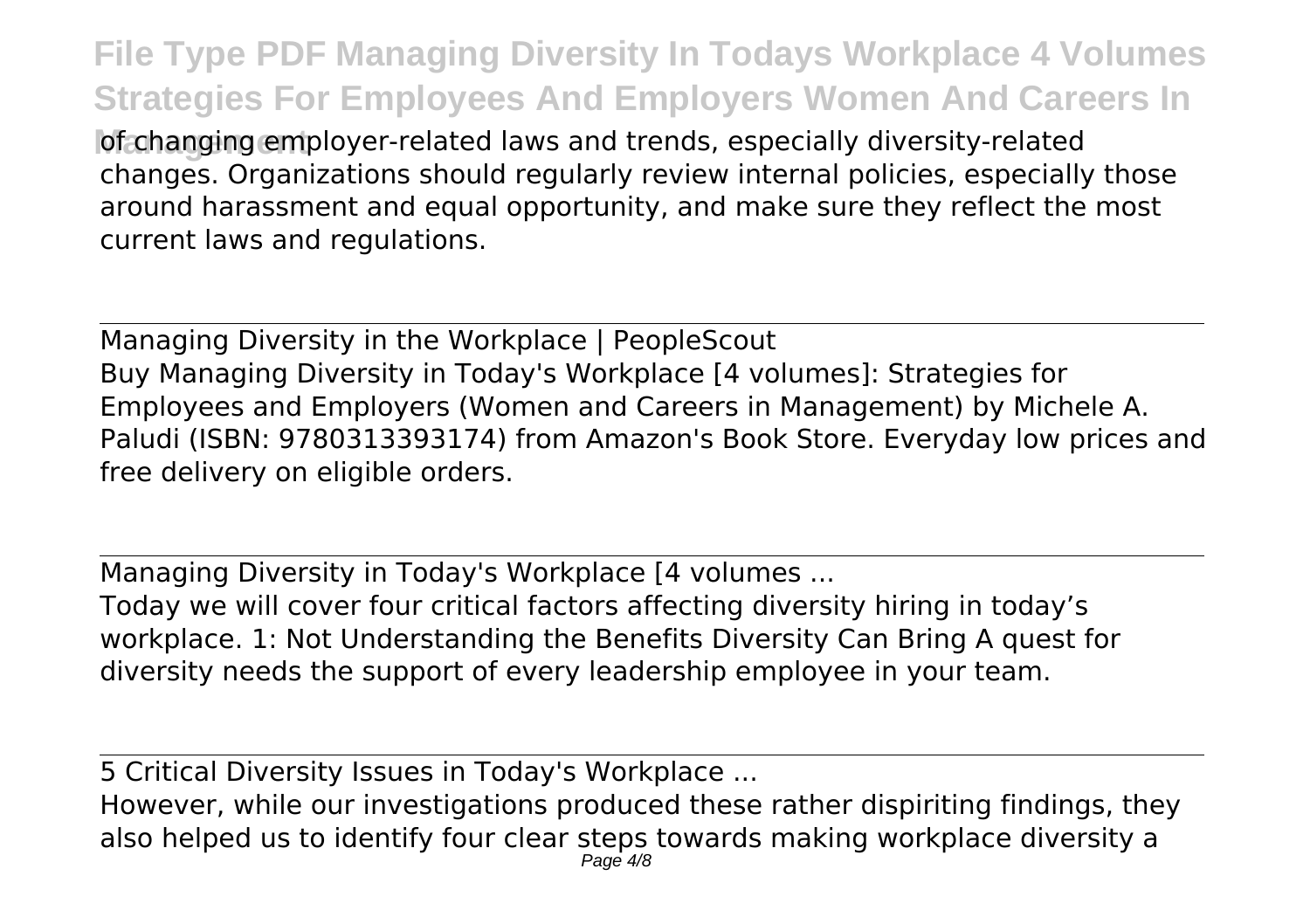**reality: Clearly identify what you are trying to achieve. - And simply saying** 'workplace diversity' isn't good enough because the... ...

Why Workplace Diversity Is So Important, And Why It's So ... By reducing prejudices and use of stereotypes Recognizing that diversity exists and learning to value and respect... Recognizing that diversity exists and learning to value and respect fundamental differences Admitting to one's own biases and prejudices and committing to reduce them Dismissing ...

Managing Workplace Diversity: Issues and Challenges ...

Implementing diversity in the workplace is a huge commitment, and there's no handbook you can just "borrow" from another organization. Every company has a unique set of goals, and your diversity practices must align with them to be successful.

Benefits of diversity in the workplace - Culture Amp Blog For this reason, we've created a list of the biggest diversity issues in the workplace. 1. Acceptance and Respect. A fundamental value that contributes to a successfully diversified workplace is respect among workers and employees. When Page 5/8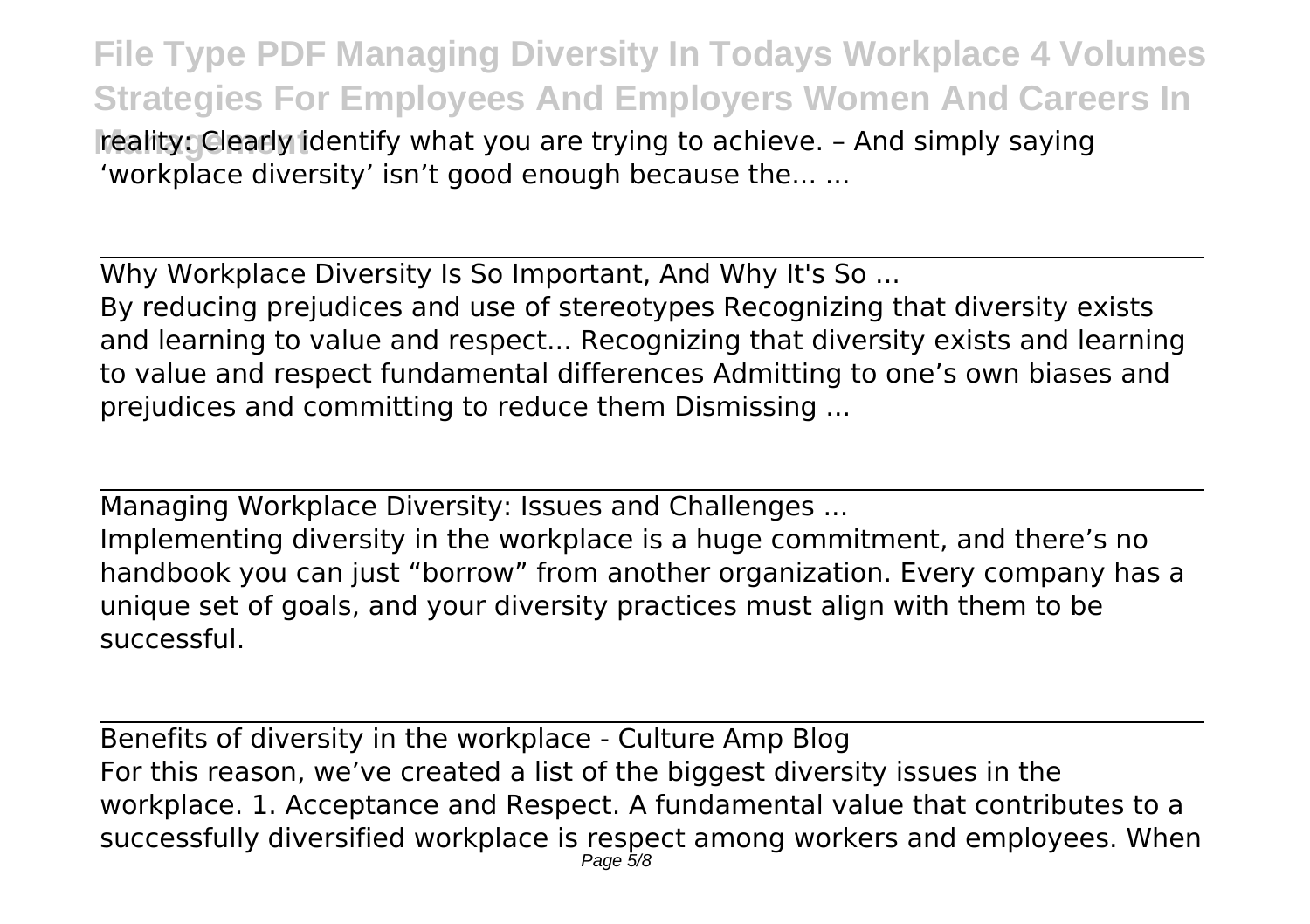**File Type PDF Managing Diversity In Todays Workplace 4 Volumes Strategies For Employees And Employers Women And Careers In** there is a lack of acceptance of the diverse culture and beliefs among employees, conflicts may arise.

7 Biggest Diversity Issues in The Workplace ...

"The unique aspect of this work is how it expands the exploration of diversity by addressing subjects that go beyond traditional approaches that deal only with gender and racial discrimination in the workplace.... The collection shows how managing and promoting diversity can lead to business success.

Managing Diversity in Today's Workplace [4 volumes ...

✔ Workplace diversity increases creativity and problem solving. Having a variety of different people from various backgrounds together is essential for finding and implementing creative solutions...

Why Diversity Is Important In Organisations? If you experience diversity in your every day life, you will have regular exposure to people, cultures, traditions, and practices that are unlike your own. You will learn the skills to communicate and interact with communities and concepts that you are unfamiliar with and gain a more worldly view. JOIN US IN WASHINGTON, D.C. AND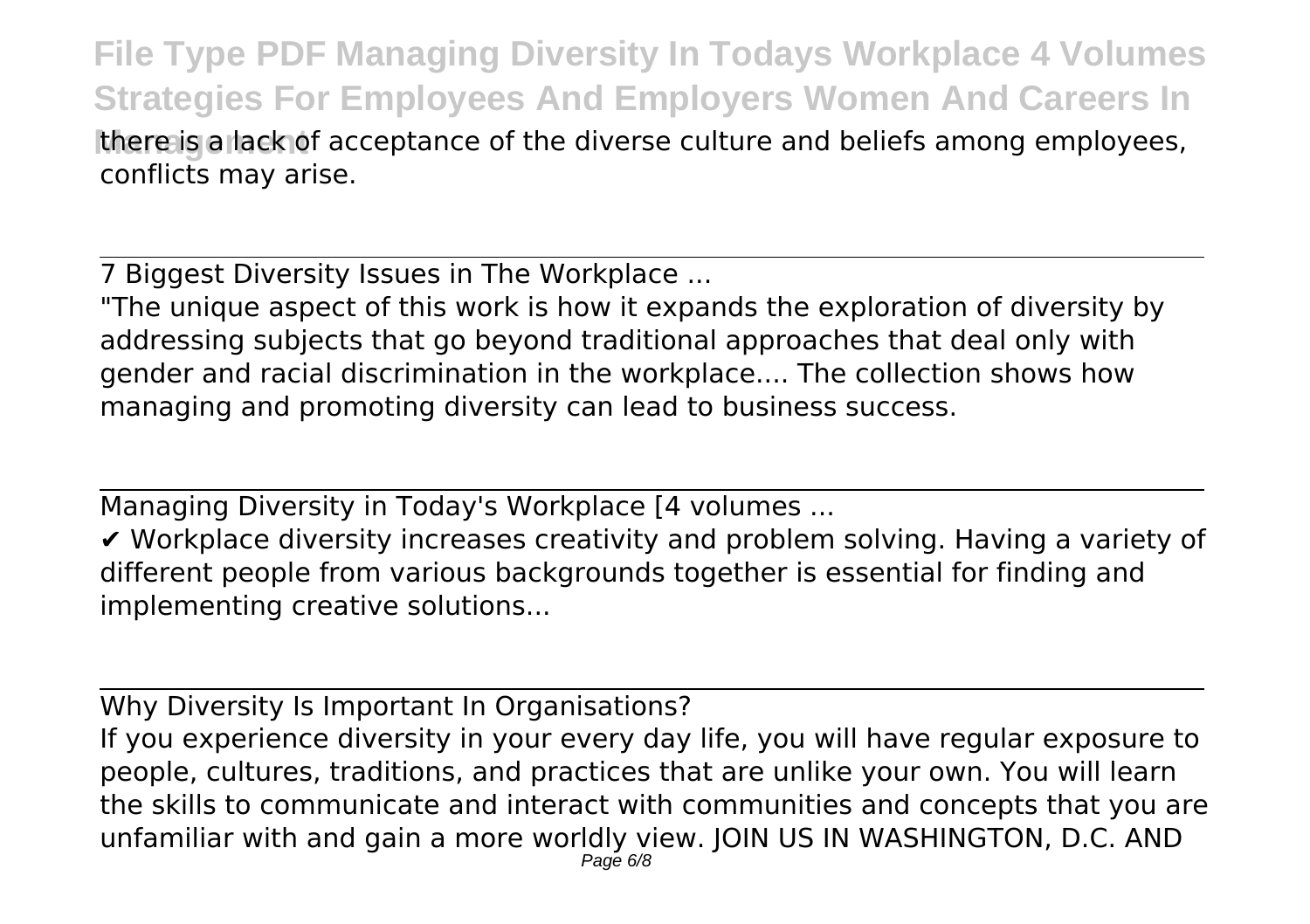5 Reasons Why Diversity is Important in the 21st Century ... For diversity to bring strength, it should be valued in the corporate philosophy. More important, it must be integrated into company practices. It takes time and a commitment to celebrate diversity. Workers must be open-minded and nonjudgmental in order to truly understand how cultural diversity can impact the workplace and make it better.

Diversity in the Workplace: Definition, Pros, Examples Buy Managing Diversity in Today's Workplace [4 volumes]: Strategies for Employees and Employers by Paludi, Michele A. online on Amazon.ae at best prices. Fast and free shipping free returns cash on delivery available on eligible purchase.

Managing Diversity in Today's Workplace [4 volumes ...

Diversity and the Business Environment. The term diversity refers to the high degree of variation that exists within the population, and is often used to describe the differences among coworkers. When thinking about diversity at work, most